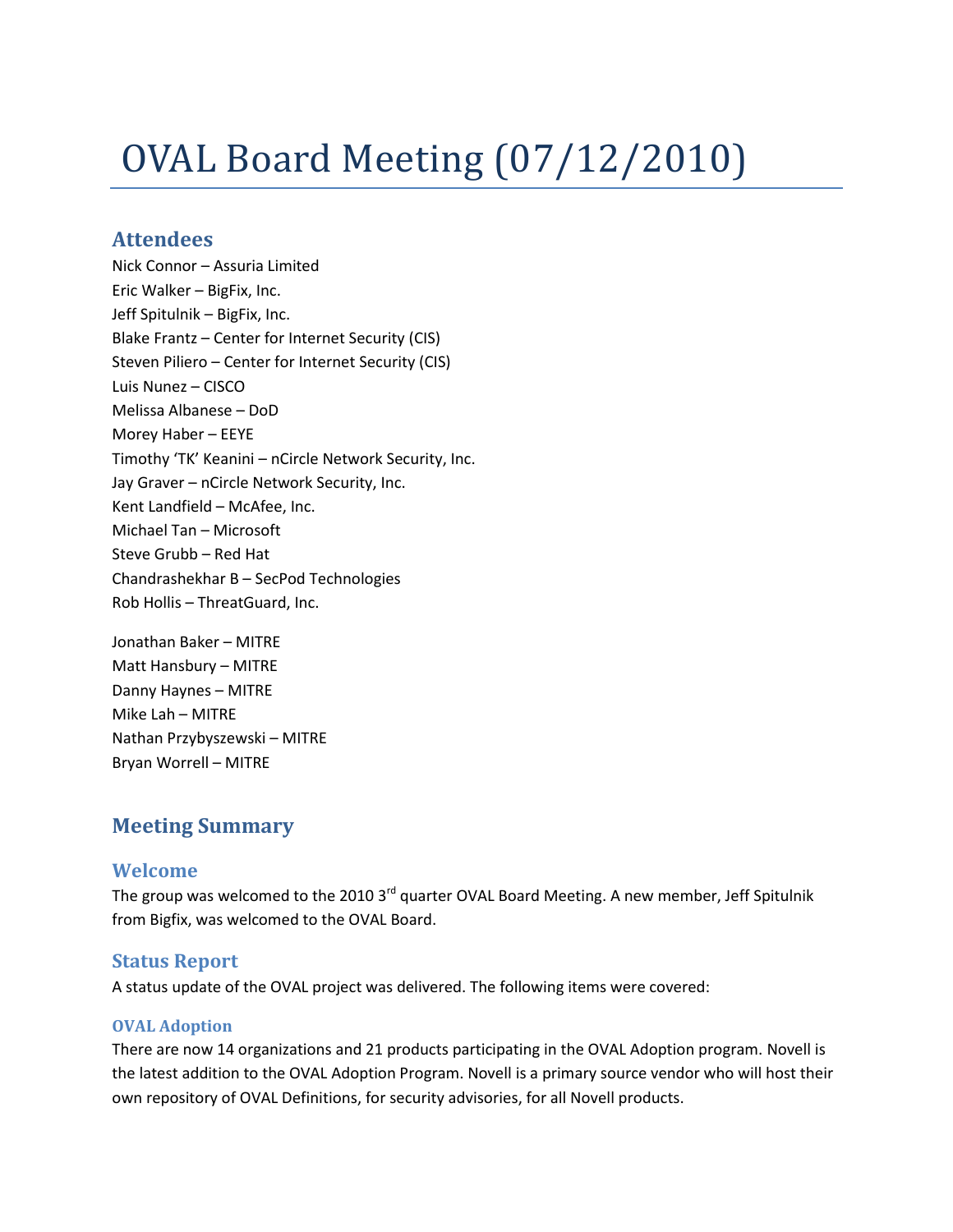#### **OVAL Language**

The OVAL team has been busy working on Version 5.8 and has been publishing weekly drafts. A more detailed discussion of the OVAL Language and Version 5.8 will follow.

#### **OVAL Interpreter**

Version 5.7.1 of the OVAL Interpreter was released a few months ago with added support for n-tuples. Since this release, work has been done on the OVAL Interpreter in a few different areas. One of the changes was to merge the Solaris and Mac OS branches of the OVAL Interpreter into the trunk. Additionally, use of OpenSSL has been discontinued due to licensing issues and has been replaced by the native Windows API and the libgcrypt library on non-windows platforms. The libgcrypt library is also being looked at to replace the Windows API to reduce the amount of platform-specific code. Lastly, work on several Version 5.8 tests has begun ahead of the Version 5.8 release.

#### **OVAL Repository**

The OVAL Repository is growing quickly. It currently contains almost 7400 OVAL Definitions and another 2300+ will be added soon. The top contributors to the OVAL Repository this quarter are DTCC, SecPod Technologies, and Symantec, Inc.

### **Developer Days Recap**

This year's Developer Days saw the best turnout so far. There were 86 registrants and about 75 registrants attended each day. Slides and minutes from the OVAL discussion have been distributed on the web site and the OVAL team has already begun moving forward with drafts and proposals based on this discussion. The slides and minutes, from the OVAL discussion, can be found at the following links.

#### **OVAL Discussion Slides**

<http://oval.mitre.org/oval/about/OVAL-Dev-Days-06-14-2010.pdf>

#### **OVAL Discussion Minutes**

http://oval.mitre.org/oval/about/OVAL Developer Days 2010 Minutes.pdf

The minutes from the entire Developer Days event will be available within a few days on the Making Security Measurable website (http://measurablesecurity.mitre.org/about/index.html). We continue to receive feedback that face-to-face developer discussions are helpful for continuing the development of OVAL. There are currently three OVAL events scheduled this year: the [Security Automation Developer](http://msm.mitre.org/participation/devdays.html#winter2010)  [Days Winter 2010](http://msm.mitre.org/participation/devdays.html#winter2010)[,Security Automation Developer Days 2010,](http://msm.mitre.org/participation/devdays.html#2010) and th[e 6th Annual IT Security Automation](http://scap.nist.gov/events/index.html)  [Conference to be held September 27-29, 2010.](http://scap.nist.gov/events/index.html) It is not yet certain if there will be a fourth event in the fall.

#### **Version 5.8 Progress**

A release candidate for Version 5.8 is currently scheduled for July 21. There is a good chance that this date will slip due to the number of change requests that we have recently received. The release date for Version 5.8 is set for August  $18<sup>th</sup>$ , and this would also slip if the release candidate date slips.

Rob Hollis asked about the cutoff date for SCAP 1.2.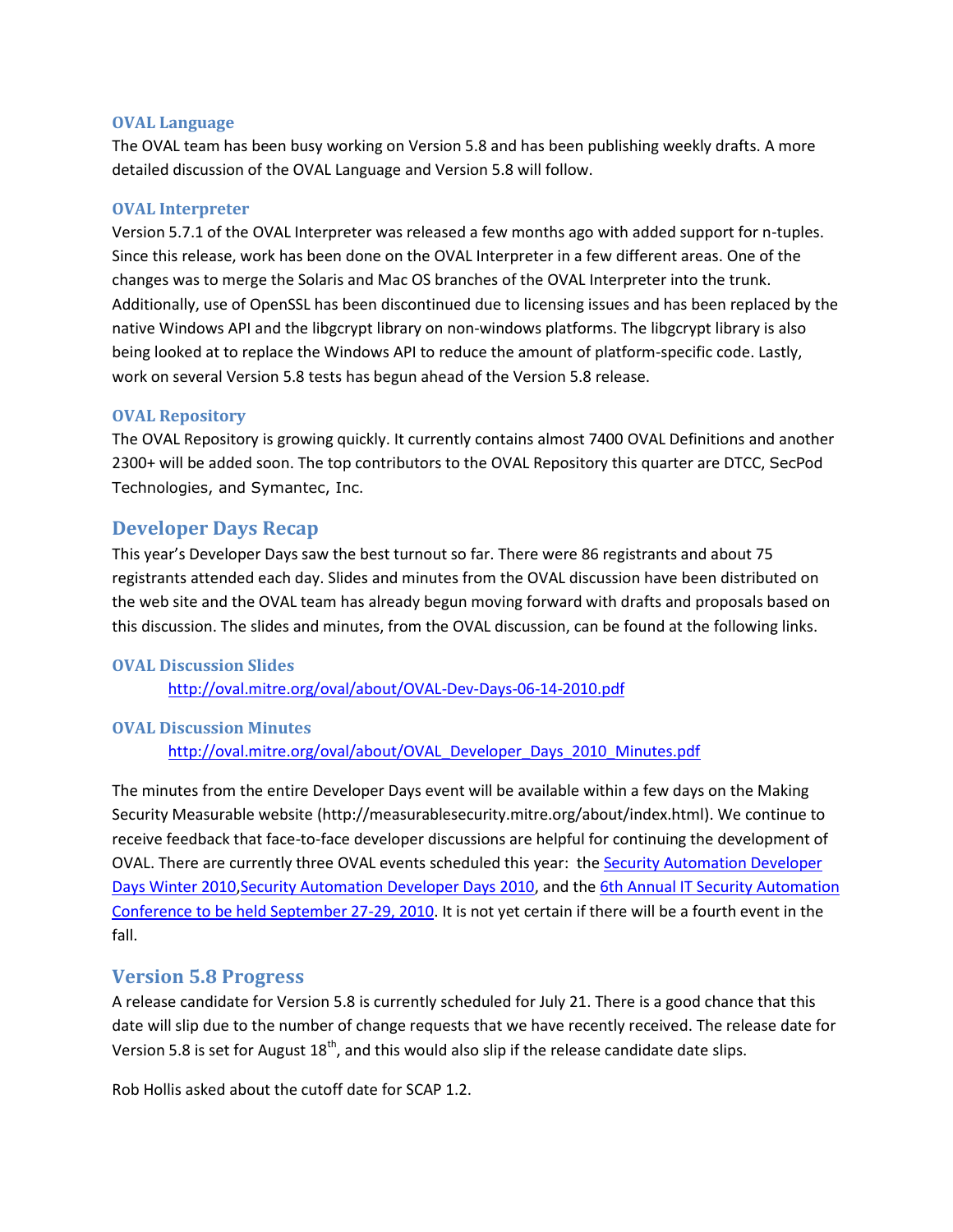Jon Baker believes that the cutoff date is August 18, but, NIST is OK with a date slip. NIST is the source of several feature requests. Attention needs to be paid to this timeline to ensure that it makes sense.

Completing the core schema changes is the top priority and current focus of the Version 5.8 language development. The next priority is the addition of new tests, new entities to existing tests, and documentation. The goal is to get the core schemas stable as soon as possible since those changes will likely have the largest impact. Your review and feedback on the core changes, that have already been implemented, would be greatly appreciated.

# **Developer List**

Due to the high volume of emails sent to the oval-developer-list, there is a concern that it may be too difficult to keep up with everything that is happening as we work on Version 5.8. Community input is greatly valued and we want to keep the community informed about any changes that are being made. Is there anything that can be done to help make the communication more manageable?

Rob Hollis feels that he has plenty of opportunity to follow and participate in discussions that are relevant to his interests, but it would be difficult to follow every topic.

Melissa Albanese thinks that the volume of email on the oval-developer-list is high, but the oval-boardlist is much better controlled and appropriately used.

Jon Baker for this release we have done a better job capturing changes from draft to draft on the web site. We also expanded the tracker data on the web site in an effort to provide more insight into what is being changed from one draft to the next.

## **Versioning Methodology**

A change to the versioning methodology has been proposed. Should backwards compatibility breaking changes be allowed for minor OVAL releases if they solve a critical issue? Any such changes would be approved on a case by case basis by the OVAL Board. Additionally, the oval-developer-list would also be consulted to make sure that the change is worth breaking compatibility.

Blake Frantz agreed with the new proposal.

Jon Baker asked if he had reviewed the examples.

Blake Frantz started to review them, but needs to look at them more. He asked if we can find out how many definitions will be affected by backwards compatibility breaking changes.

Jon Baker will try to find out those statistics. Jon also would like to send out the versioning methodology update to the oval-developer-list to garner wider feedback. By next week, Jon would like to update the versioning methodology on the web site and then begin to determine which items should be updated.